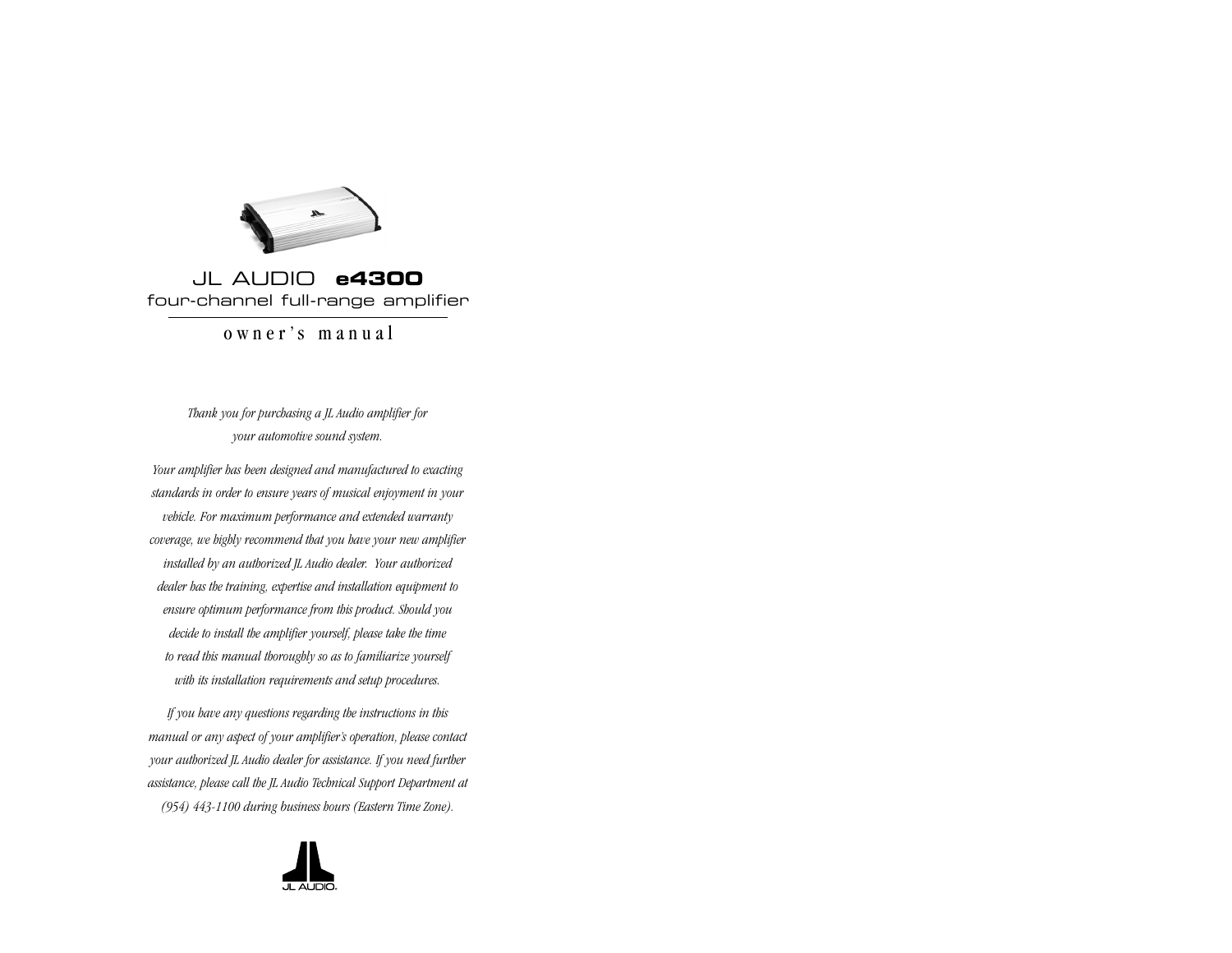**PROFECTIOUS HEARING:**<br>
This amplifier's designed for operation in vehicles<br>
This amplifier's designed for operation in vehicles<br>
This may be value you as a long-term customer. For that<br>
the product as out to damage to th

panel of the amplifier and on the amplifier packaging.

### Serial Number:

## **PLANNING YOUR INSTALLATION**

It is important that you take the time to read this manual and that you plan out your installation carefully.The following are some considerations that you must take into account when planning your installation.

### Cooling Efficiency Considerations:

The outer shell of your JL Audio amplifier is designed to remove heat from the amplifier circuitry. For optimum cooling performance, this outer shell should be exposed to as large a volume of air as possible. Enclosing the amplifier in a small, poorly ventilated chamber can lead to excessive heat build-up and degraded performance. If an installation calls for an enclosure around the amplifier, we recommend that this enclosure be ventilated with the aid of a fan. In normal applications, fan-cooling is not necessary.



## **HIMPORTANT**

## **Mounting the amplifier upside down is strongly discouraged.**

If mounting the amplifier under a seat, make sure there is at least  $\vert$  inch (2.5 cm) of space above the amplifier's outer shell to permit proper cooling.

## Safety Considerations:

Your amplifier needs to be installed in a dry, well-ventilated environment and in a manner which does not interfere with your vehicle's safety equipment (air bags, seat belt systems, ABS brake systems, etc.).You should also take the time to securely mount the amplifier using the supplied screws so that it does not come loose in the event of a collision or a sudden jolt to the vehicle (10 lbs. of aluminum traveling at 60 MPH will hurt you). IMPORTANT<br>
Mounting the amplifier<br>
rrongly discouraged.<br>
If mounting the amplifier<br>
ere is at least 1 inch (2.5<br>
splifier's outer shell to pe<br>
afety Considerations:<br>
Your amplifier needs to<br>
ell-ventilated environmen<br>
hich

### Stupid Mistakes to Avoid:

- Check before drilling any holes in your vehicle to make sure that you will not be drilling through a gas tank, brake line, wiring harness or other vital vehicle system.
- Do not run system wiring outside or underneath the vehicle.This is an extremely dangerous practice which can result in severe damage to your vehicle and person.
- Protect all system wires from sharp metal edges and wear by carefully routing them, tying them down and using grommets and loom where appropriate.
- Do not mount the amplifier in the engine compartment, under the vehicle, on the roof or in any other area that will expose the amplifier circuitry to the elements.

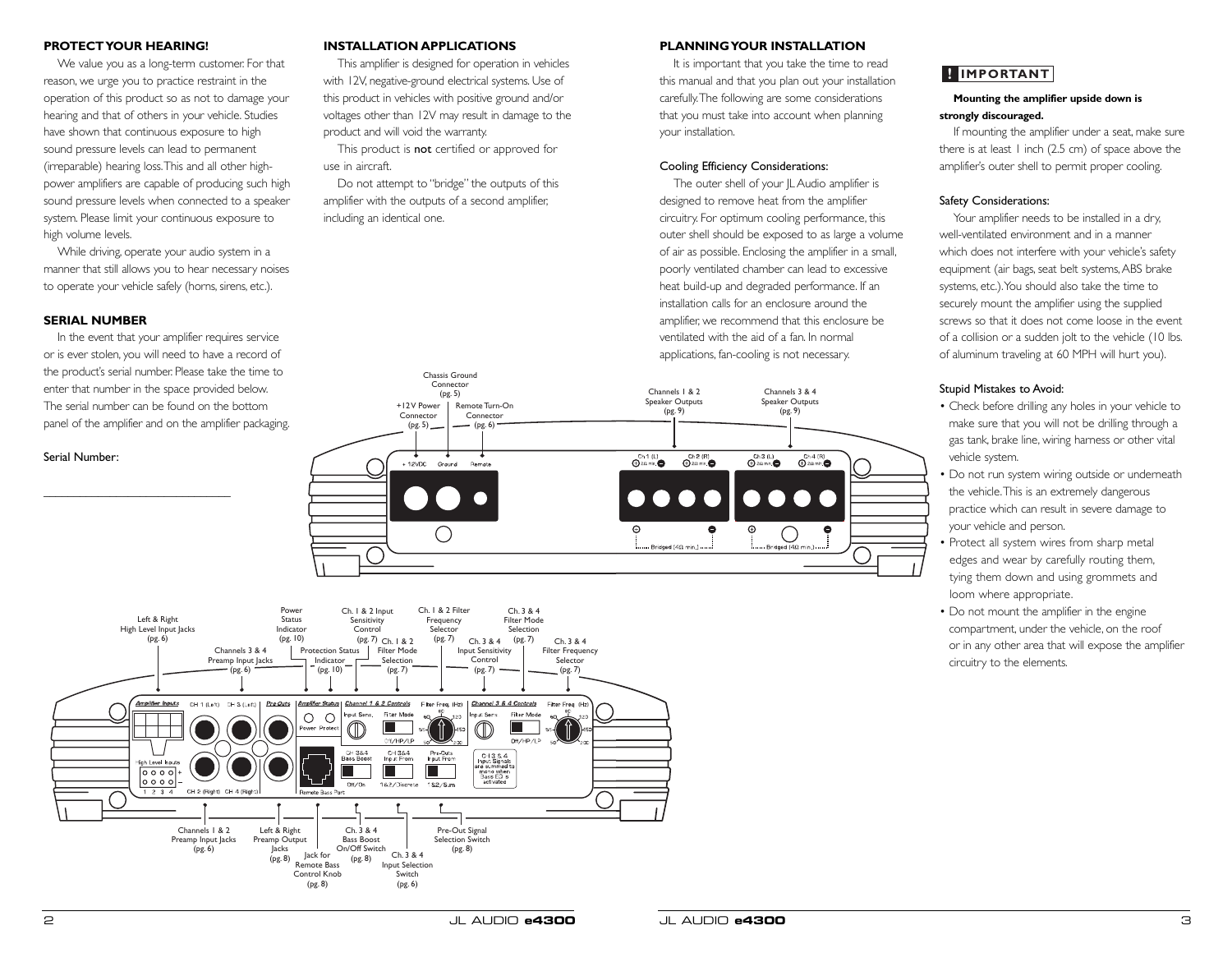## **PRODUCT DESCRIPTION**

The JL Audio e4300 is a four-channel full-range amplifier utilizing patented Absolute Symmetry™ Class AB technology for all channels.

The e4300 can be operated with a wide variety of source units and system configurations.

## **TYPICAL INSTALLATION SEQUENCE**

The following represents the sequence for a typical amplifier installation, using an aftermarket source unit. Additional steps and different procedures may be required in some applications. If you have any questions, please contact your authorized JL Audio dealer for assistance.

1) Disconnect the negative battery post connection and secure the disconnected cable to prevent accidental re-connection during installation. This step is not optional!

2) Run power wire (minimum 8 AWG) from the battery location to the amplifier mounting location, taking care to route it in such a way that it will not be damaged and will not interfere with vehicle operation. Use 4 AWG or larger power wire and a power distribution block if additional amplifiers are being installed with the e4300.

3) Connect power wire to the positive battery post. Fuse the wire with an appropriate fuse block (and connectors) within 18 inches (45 cm) wire length of the positive battery post. This fuse is essential to protect the vehicle. Do not install the fuse until the power wire has been connected to the amplifier.

4) Run signal cables and remote turn-on wire from the source unit to the amplifier mounting location.

5) Run speaker wire from the speaker systems to the amplifier mounting location.

6) Find a good, solid metal grounding point close to the amplifier and connect the negative power wire to it using appropriate hardware. Use the same size power wire as the wire connected to the "+12V" connection (minimum 8 AWG), no longer than 36 inches (90 cm) from the amplifier to the ground connection point. In some vehicles, it may be necessary to upgrade the battery ground wire. (See page 5 for important notice).

7) Securely mount the amplifier using the supplied screws.

8) Connect the positive and negative power wires to the amplifier. A fuse near the amplifier is not necessary.

9) Connect the remote turn-on wire to the amplifier.

10) Connect the input cables to the amplifier. 11) Connect the speaker wires to the amplifier. 12) Carefully review the amplifier's control settings to make sure that they are set according to

the needs of the system. 13) Install the power wire fuse (40A for a single e4300) and reconnect the negative

battery post terminal.

14) Turn on the source unit at a low level to double-check that the amplifier is configured correctly. Resist the temptation to crank it up until you have verified the control settings.

15) Make necessary adjustments to the input sensitivity controls to obtain the right overall output and the desired balance in the system. See Appendix A (page 14) for the recommended input sensitivity setting method.

16) Enjoy the fruits of your labor with your favorite music.

## **POWER CONNECTIONS**

Before installing the amplifier, disconnect the negative (ground) wire from the vehicle's battery. This will prevent accidental damage to the system, the vehicle and your body during installation.



The e4300's "+12 VDC" and "Ground" connections are designed to accept 8 AWG - 4 AWG power wire. **8 AWG is a minimum power wire size for this amplifier.**

If you are installing the e4300 with other amplifiers and wish to use a single main power wire, use 4 AWG or larger main power wire (depending on the overall current demands of all the amplifiers in the system).This 4 AWG or larger power wire should terminate into a distribution block mounted as close to the amplifiers as possible and should connect to the e4300 with 8 AWG - 4 AWG power wire.

Please note that smaller AWG numbers mean bigger wire and vice-versa (1/0 AWG is the largest, 2 AWG is smaller, then 4 AWG, then 8 AWG, etc.).

To connect the power wires to the amplifier, first back out the set screw on the top of the terminal block, using the supplied 2.5 mm hex wrench. Strip 1/2 inch (12 mm) of insulation from the end of each wire and insert the bare wire into the terminal block, seating it firmly so that no bare wire is exposed.While holding the wire in place, tighten the set screw firmly, taking care not to strip the head of the screw.

The ground connection should be made using the same gauge wire as the power connection and should be kept as short as possible, while accessing a solid piece of sheet metal in the vehicle. The surface of the sheet metal should be sanded at the contact point to create a clean, metal-to-metal connection between the chassis and the termination of the ground wire.The use of a star washer to lock down the connection is advisable.

Any wires run through metal barriers (such as firewalls), must be protected with a high quality rubber grommet to prevent damage to the insulation of the wire. Failure to do so may result in a dangerous short circuit.

Many vehicles employ small (10 AWG - 6 AWG) wire to ground the battery to the vehicle chassis and to connect the alternator's positive connection to the battery.To prevent voltage drops, these wires should be upgraded to 4 AWG when installing amplifier systems with main fuse ratings above 60A.

## **FUSE REQUIREMENTS**

It is absolutely vital that the main power wire(s) to the amplifier(s) in the system be fused within 18 inches (45 cm) of the positive battery post connection.The fuse value at each power wire should be high enough for all of the equipment being run from that power wire. If only the e4300 is being run from that power wire, we recommend a 40A fuse be used. AGU (big glass fuse) or MaxiFuse™ (big plastic-body fuse) types are recommended. **IMPORTANT**<br>Many vehicles emplot<br>wire to ground the batt<br>to connect the alternate<br>battery. To prevent volta<br>be upgraded to 4 AWC<br>systems with main fuse<br>**FUSE REQUIREME**<br>It is absolutely vital<br>to the amplifier(s) in 18 inc

No fuse is required or recommended directly before the amplifier power connection. If one is desired, we recommend the use of a 40A AGU fuse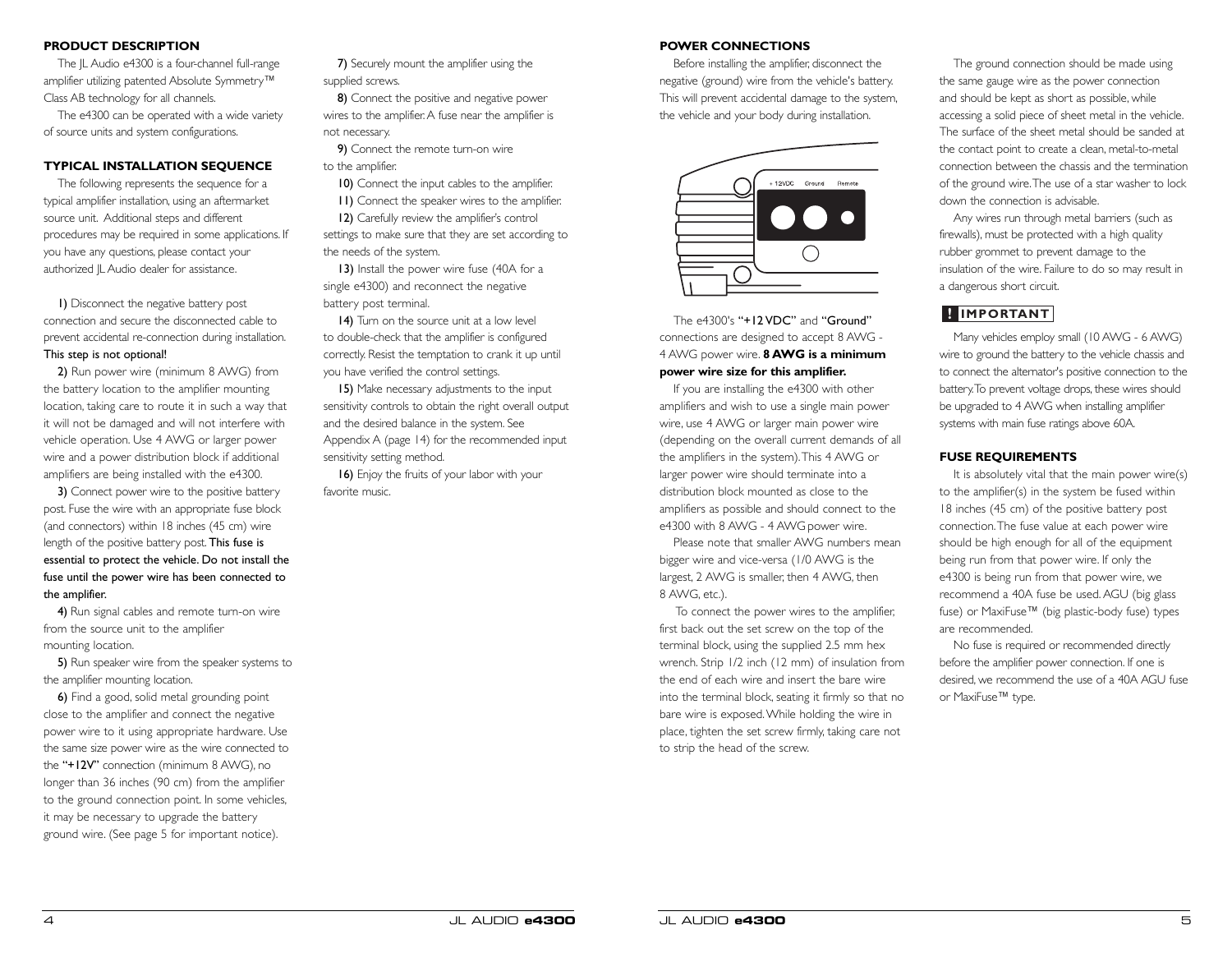## **TURN-ON LEAD**

The e4300 uses a conventional +12V remote turn-on lead, typically controlled by the source unit's remote turn-on output.The amplifier will turn on when  $+12V$  is present at its "Remote" input and turn off when +12V is switched off. If a source unit does not have a dedicated remote turn-on output, the amplifier's turn-on lead can be connected to +12V via a switch that derives power from an ignition-switched circuit.

The e4300's "Remote" turn-on connector is designed to accept 18 AWG – 12 AWG wire.To connect the remote turn-on wire to the amplifier, first back out the set screw on the top of the terminal block, using the supplied 2.5mm hex wrench. Strip 1/2 inch (12mm) of wire and insert the bare wire into the terminal block, seating it firmly so that no bare wire is exposed.While holding the wire in the terminal, tighten the set screw firmly, taking care not to strip the head of the screw and making sure that the wire is firmly gripped by the set screw.

## **INPUT SECTION**

The e4300's input section allows you to send signal to the amplifier section through the use of either two or four inputs and offers two distinct input connection options.These are:

1)Two pairs of traditional RCA type connections designed to accept input from source units with line level outputs.

2) An eight-pin connector designed to accept input from amplified sources such as factory source units or source units not equipped with line level outputs.



If you wish to send four discrete channels into the e4300, simply use all four inputs (channels 1 & 2 and channels 3 & 4) and set the "CH 3&4 Input From" switch to "Discrete".

If you wish to feed all four channels by using only two channels of input, set the "CH 3&4 Input From" switch to "1&2" and use only the inputs to channels 1 & 2.

The same input connection option does not need to be used for each channel pair.The "Input Sens." adjustment is independent for each channel pair and must be adjusted based on input level and the impedance of the load on that pair of channels. Specific "Input Sens." adjustment information is given in Appendix A (page 14).



#### **AMPLIFIER CONTROLS**

#### Input Sensitivity

These controls, labeled "Input Sens.",can be used to match the source unit's output voltage(s) to each input stage of the e4300 for maximum clean output. Rotating an "Input Sens." control clockwise will result in higher sensitivity (louder for a given input voltage). Rotating an "Input Sens." control counter-clockwise will result in lower sensitivity (quieter for a given input voltage.)

To properly set the amplifier for maximum clean output, please refer to Appendix A (page 14) in this manual.After using this procedure, you can then adjust any or all "Input Sens." levels downward if this is required to achieve the desired system balance.

Do not increase any "Input Sens." setting for any channel(s) of any amplifier in the system beyond the maximum level established during the procedure outlined in Appendix A (page 14). Doing so will result in audible distortion and possible speaker damage.

## Filter Controls

Most speakers are not designed to reproduce the full range of frequencies audible by the human ear. For this reason, most speaker systems are comprised of multiple speakers, each dedicated to reproducing a specific frequency range. Filters are used to select which frequency range is sent to each section of a speaker system.The division of frequency ranges to different speakers can be done with passive filters (coils and/or capacitors between the amplifier outputs and the speakers), which are acceptable and commonly used for filtering between mids and tweeters. Filtering between subwoofer systems and satellite speaker systems is best done with active filters, which cut off frequency content at the input to the amplifier. Active filters are more stable than passive filters and do not introduce extraneous resistance, which can degrade subwoofer performance.

The active filter built into each channel of the e4300 can be used to eliminate potentially harmful and/or undesired frequencies from making their way through the amplifier sections to the speaker(s).This serves to improve tonal balance and to avoid distortion and possible speaker failure. Correct use of these filters can substantially increase the longevity and fidelity of your audio system.

|                      | Channel 1 & 2 Controls | Filter Freq. (Hz)                   | Channel 3 & 4 Controls                    |             | Filter Freq. (Hz |
|----------------------|------------------------|-------------------------------------|-------------------------------------------|-------------|------------------|
| Input Sens.          | Filter Mode            | 80<br>120<br>6C                     | Input Sens.                               | Filter Mode | 80<br>120<br>60  |
|                      | Off/HP/LP              | $\mu_{\rm ISO}$<br>55-<br>50<br>2CC |                                           | Off/HP/LP   |                  |
| CH 384<br>Bass Boost | CH 384<br>Input From   | Pre-Outs<br>Input From              | CH364<br>Input Signals                    |             |                  |
|                      |                        |                                     | lare summed to<br>mono when<br>Bass EQ is |             |                  |
| Off/On               | 1&2/Discrete           | 182/Sum                             | activated                                 |             |                  |
| L£                   |                        |                                     |                                           |             |                  |

1) "Filter Mode" Control: The e4300 employs a 12dB per octave filter for each pair of channels (one filter for channels 1&2 and another filter for channels 3&4). Each of these filters can be configured independently into one of two filter types or defeated completely by way of the three-position "Filter Mode" switches:

"Off": Defeats the filter completely, allowing the full range of frequencies present at the inputs to feed the amplifier.This is useful for systems utilizing outboard crossovers or requiring full-range reproduction from one or both of the e4300's channel pairs.

"LP" (Low-Pass): Configures the filter to attenuate frequencies above the selected filter frequency at a rate of 12dB per octave.This is useful for connection of subwoofer(s) to one or both of the e4300's channel pairs in a bi-amplified system. "HP" (High-Pass): Configures the filter to attenuate frequencies below the selected filter frequency at a rate of 12dB per octave.This is useful for connection of component speakers to one or both of the e4300's channel pairs in a bi-amplified system.

2) "Filter Freq. (Hz)" The filter frequency markings surrounding this rotary control are for reference purposes and are generally accurate to within 1/3 octave or better. If you would like to select the filter cutoff frequency with a higher level of precision, consult the chart in Appendix B (page 15).

Tuning Hint: If you are using the e4300 to drive a subwoofer system ("LP" mode), a component satellite speaker system ("HP" mode) or both, 100 Hz is a good baseline "Filter Freq. (Hz)" setting. After properly adjusting the "Input Sens.", as outlined in Appendix A (page 14), you can fine tune the "Filter Freq. (Hz)" control to achieve the desired system frequency response.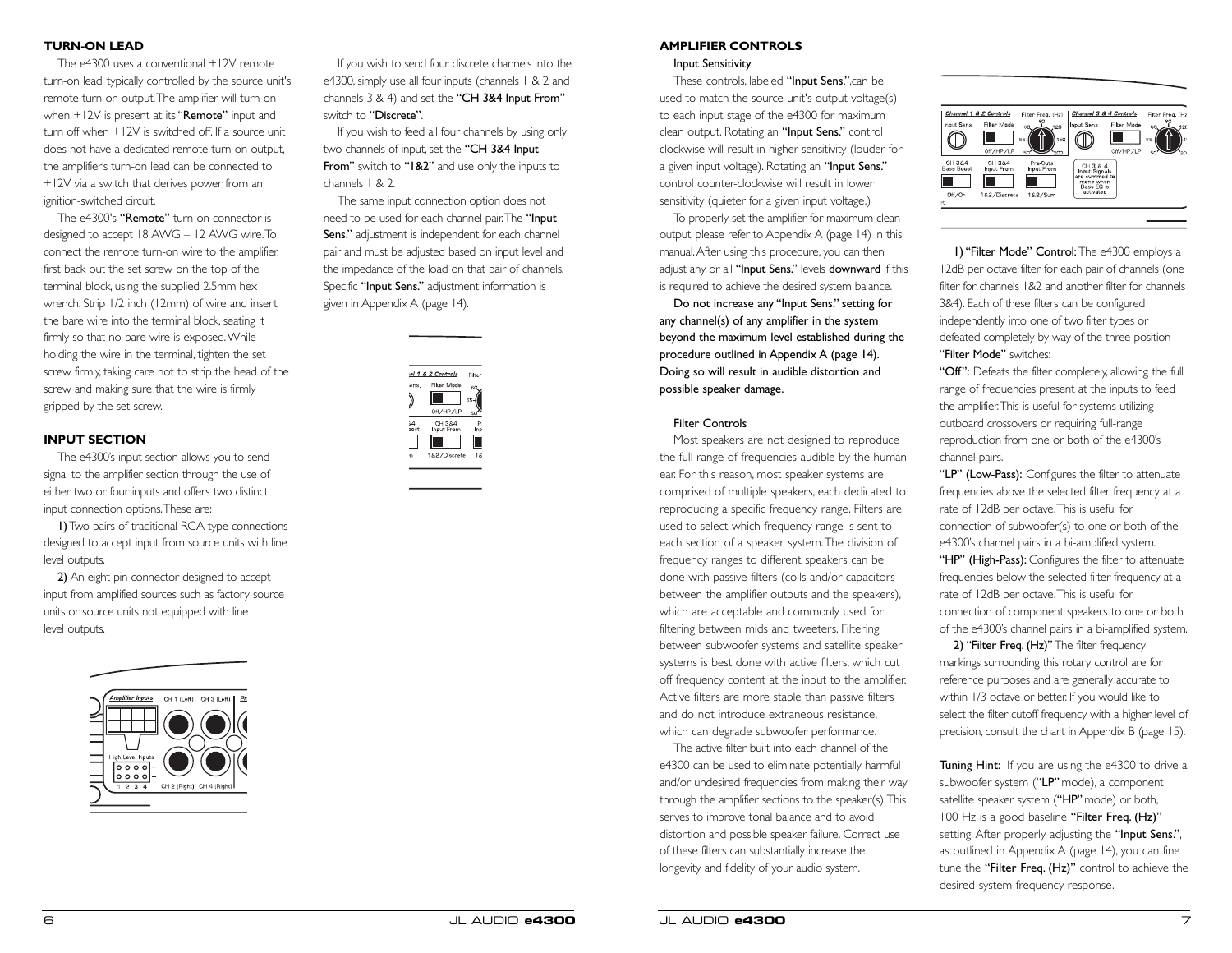### **BASS BOOST CONTROLS**



1) CH 3&4 Bass Boost: This switch allows the user to activate a 6 dB boost centered at 48 Hz for channels 3&4.When the "CH 3&4 Bass Boost" is activated, the inputs to "CH 3 (Left)" and "CH 4 (Right)" are summed to create a mono signal.The "Filter Mode" switch in the "Channel 3 & 4" section must be in the "LP" position for the bass boost to be functional.

2) Remote Bass Port: This port allows you to connect an optional remote boost knob (sold separately, JL Audio Model RBC-1) that can be mounted in the front of the vehicle. With the RBC-1 connected, the boost is no longer limited to 0 or +6 dB, allowing a range of 0 - 12 dB of boost to be selected.

### **PRE-OUTS**

The e4300's "Pre-Outs" connectors output unprocessed (pass-through) left and right channel preamp level signals, permitting connection of additional amplifiers in a system.This pass-through pre-amp output can be configured two different ways using the switch labeled "Pre-Outs Input From".



1) "1&2": In this mode, the preamp output delivers the same signal that is connected to the e4300's "CH I (Left)" and "CH 2 (Right)" Inputs. This mode is useful for feeding a subwoofer amplifier when the e4300 is being used to drive front and rear speaker systems.This preamp output mode will track the signal level of channels 1&2, allowing fading of the rear channels without affecting the subwoofer level.

2) "Sum":This mode sends a sum of the channels 1 & 3 input signals to the left pre-out connector and a sum of the channels 2 & 4 input signals to the right pre-out connector.This signal is not affected by the "CH 3&4 Bass Boost" processing selected for the amplifier or by any crossover filter selected.When the e4300 is being used to drive front and rear speaker systems, this preamp output mode will deliver a summed front/rear signal to the subwoofer amplifier, while permitting fading of the front and rear speaker systems from the source unit.

When using either the line level inputs (RCA input connections) or the "High Level Inputs" (four-pin connector), the output signals are identical to the input signals. If the "High Level Inputs" are used, the signal present at the "Pre-Outs" can still be sent to another IL Audio amplifier. In either case, the "Pre-Outs" signals are not affected by any settings in the "Amplifier Controls" or "CH 3&4 Bass Boost" sections.

## **SPEAKER OUTPUTS**

The e4300's speaker outputs are designed to accept 8 AWG - 16 AWG wire.

Each pair of the e4300's channels are designed to deliver power into speaker loads equal to or greater that  $2\Omega$  when using a "stereo" configuration and speaker loads equal to or greater than  $4\Omega$ when using a "bridged" configuration.



Speaker loads below  $2Ω$  nominal per channel are not recommended and may cause the amplifier to initiate a protection mode and shut itself off.

### **BRIDGING CONSIDERATIONS**

Bridging is the practice of combining the output of two amplifier channels to drive a single load. When bridged, each channel produces signals of equal magnitude, but opposite polarity.The combined output of the two channels provides twice the output voltage available from a single channel.The e4300 has been designed for bridging of its channel pairs without the need for input inversion adaptors. **E IMPORTANT**<br>
Speaker loads below 2Ω nominal per channel<br>
are not recommended and may cause the amplifier<br>
to initiate a protection mode and shut itself off.<br> **BRIDGING CONSIDERATIONS**<br>
Bridging is the practice of combi

To bridge a pair of channels, use the "Left +" and "Right -" speaker connectors only (the "Left -" and "Right +" remain unused). When bridged, each

When a pair of channels are bridged, they will deliver 150W  $\times$  1 into a 4 $\Omega$  load or 90W  $\times$  1 into an 8Ω load. Operating a pair of bridged channels into a load lower than  $4\Omega$  is not recommended.

Because a bridged pair of channels requires that both channels receive input, you need to connect both left and right inputs to the source unit. Connection of only one input will result in reduced power output, increased distortion and can cause the amplifier to overheat. Do not do this!

When a pair of the e4300's channels are operating in bridged mode, the output will be in mono (only one channel).This mono channel can contain right channel only information, left channel only information or the sum of the information from both the right and left channels. In order to achieve one of these options, configure the inputs to that pair of channels in one of these two ways:

1) Left Channel Only or Right Channel Only Information: If you wish to send a Left-only or Right-only signal to a pair of the e4300's channels, use a "Y-Adaptor" to split the single channel signal into both left and right RCA inputs (or parallelconnect both positive and both negative high-level input connections to a single channel source signal). This option is useful when using a pair of the e4300's channels to drive left channel speakers only and the other pair of the e4300's channels to drive right channel speakers only. **Example 16 The Constrant Constrant Constrant (Solvid Tar 1500V x 1 into a 4Ω load or 90W v<br>an a 8Ω load. <b>Operating a pair of bridged ch** and a 20 load Or 90W v into a **load lower than 4**Ω is **not recomm**<br>Because a bridge

When parallel-connecting both positive and both negative high-level input connections as described above, make sure to connect negative (–) wires to negative (–) wires and positive (+) wires to possitive (+) wires.

2) Left + Right Channel Information: When bridged and fed by a stereo input, a pair of the e4300's channels will automatically combine the left and right channels into a summed mono (left + right) channel.This option is useful when using a pair of the e4300's channels to drive a subwoofer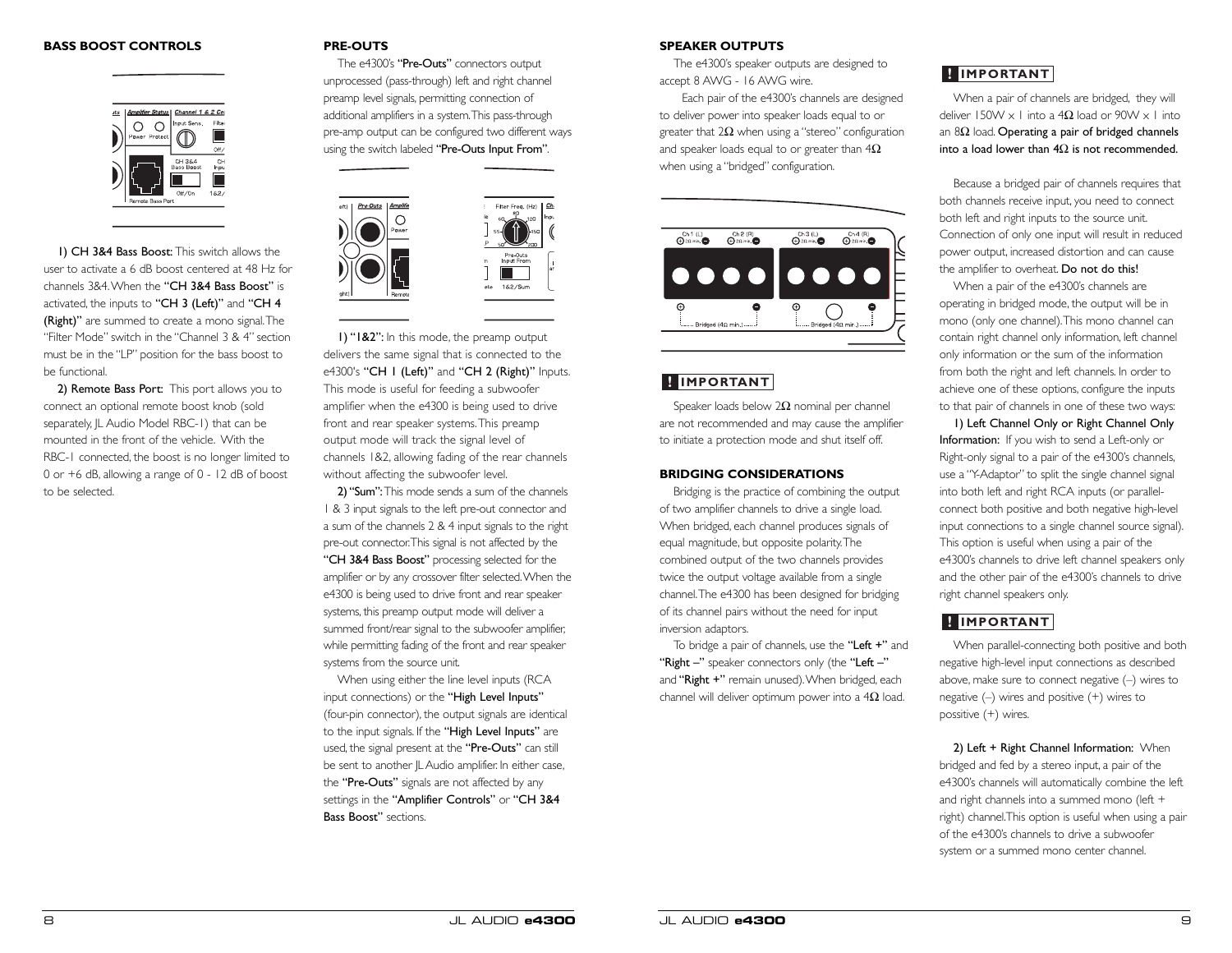## **AMPLIFIER STATUS INDICATOR LIGHTS / PROTECTION CIRCUITRY**

There are two status indicator lights on the input / control end of the amplifier:



1) "Power" (Green): lights to indicate that the amplifier is turned on and operating normally.

2) "Protect" (Red): lights or flashes to indicate that the amplifier protection circuitry has been activated to prevent product failure.

a) If the red "Protect" indicator lights steadily (without flashing), the amplifier has exceeded its safe operating temperature.This causes the amplifier to shut off in order to protect its circuitry. When the amplifier's temperature drops to a safe level, the red "Protect" indicator will shut off and the amplifier will return to normal operation.

b) If the red "Protect" indicator flashes intermittently, the protection circuitry has detected a short-circuit or a dangerously low impedance connected to the amplifier output(s). Connecting the speaker outputs to an impedance lower than 2Ω stereo (4Ω bridged) will cause this protection mode to activate.The amplifier's output may cycle on and off when this protection mode is activated. When the problem is eliminated, the amplifier will return to normal operation.

## **SERVICING YOUR JL AUDIO AMPLIFIER**

If your amplifier fails or malfunctions, please return it to your authorized JL Audio dealer so that it may be sent in to JL Audio for service. There are no user serviceable parts or fuses inside the amplifier.The unique nature of the circuitry in the JL Audio amplifiers requires specifically trained service personnel. Do not attempt to service the amplifier yourself or through unauthorized repair facilities.This will not only void the warranty, but may result in the creation of more problems within the amplifier.

If you have any questions about the installation or setup of the amplifier not covered in this manual, please contact your dealer or the JL AUDIO Technical Department for assistance: (954) 443-1100 9:00 AM – 5:30 PM Eastern Time, Monday – Friday

## **SYSTEM CONFIGURATIONS**

The e4300 is a flexible amplifier, well-suited for a multitude of system configurations. In this section, the most likely configurations are explained in detail.

Once you have selected your desired configuration, you can use the amplifier panel drawing on pages 18 & 19 to mark the required switch positions for easy reference.

## **BI-AMPLIFIED SYSTEMS**

Bi-amplified systems are defined as systems in which separate amplifier channels drive lowfrequency (LF)and high-frequency (HF) speakers and are separately filtered to send appropriate frequency ranges to each speaker system.

The most common application of bi-amplification in mobile audio is to drive a subwoofer system from one or more amplifiers or channels and component speakers from separate amplifiers or channels.

The e4300 can be configured to drive a biamplified system by itself or with a separate subwoofer amplifier.

## BI-AMPLIFIED SYSTEM WITH ONE e4300

In this configuration, channels 3&4 of the e4300 will drive subwoofers (stereo 75W x 2 at 2Ω or bridged 150W  $\times$  1 at 4 $\Omega$ ) with low-pass filtering. Channels 1&2 will drive component speakers in stereo (75W  $\times$  2 at 2Ω) with high-pass filtering.

## *Input connection options for a bi-amplified system with one e4300 are as follows:*

A) No User Adjustability

Required: a basic source unit or processor with one pair of stereo outputs.

Input Connections: a single pair of stereo source unit outputs connected to the "CH 1 (Left)" and "CH 2 (Right)" inputs of the e4300 (select "1&2" on the "CH 3&4 Input From" switch. Result: the relative level of the LF and HF channels will be fixed by the e4300's "Input Sens." settings and will not be user adjustable from the front of the vehicle.

## B) Fade Subwoofer Level vs. HF Level

Required: a source unit or processor with two pairs of stereo outputs.

Input Connections: the first stereo pair source unit outputs is connected to the "CH 1 (Left)" and "CH 2 (Right)" inputs of the e4300. The second stereo pair of source unit outputs is connected to

the "CH 3 (Left)" and "CH 4 (Right)" inputs (select "Discrete" on the "CH 3&4 Input From" switch). Result: in this mode, the user has the ability to fade or control the level of the LF channels relative to the HF channels via the source unit's fader control without exceeding the maximum clean output level set by each amplifier section's "Input Sens." controls.

C) Subwoofer Level Control Only

Required: a source unit or processor with one pair of stereo outputs and dedicated subwoofer outputs. Input Connections: the main stereo pair of source unit outputs is connected to the "CH I (Left)" and "CH 2 (Right)" inputs of the e4300. The source unit's dedicated subwoofer output is connected to the "CH 3 (Left)" and "CH 4 (Right)" inputs (select "Discrete" on the "CH 3&4 Input From" switch). Result: in this mode, the user has the ability to control the absolute level of the LF channels relative to the HF channels.

Set the "Input Sens." in the "Channel 3 & 4 Controls" section with the source unit's subwoofer level control set at 3/4 of full output. See Appendix A (page 14) for details.

## *Crossover Setup for Bi-Amplified System with one e4300:*

Once the input sections have been configured appropriately, go to the "Channel  $3 & 4$  Controls". Select "LP" (low-pass) on the "Filter Mode" switch and an appropriate "Filter Freq." (100 Hz is a good starting point).

Next, turn your attention to the "Channel 1 & 2 Controls" and select "HP" (high-pass) on the "Filter Mode" switch and an appropriate "Filter Freq." (again, 100 Hz is a good starting point).

After proper adjustment of the "Input Sens." controls for both channel pairs using the method shown in Appendix A (page 14), you can fine tune filter frequencies and attenuate either pair of channels to achieve proper balance. For precise filter frequency **IMPORTANT**<br>
Set the "Input Sens." in the "Channel 3<br>
Controls" section with the source unit's st<br>
level control set at 3/4 of full output. See<br>
Appendix A (page 14) for details.<br>
Crossover Setup for Bi-Amplified System<br>
w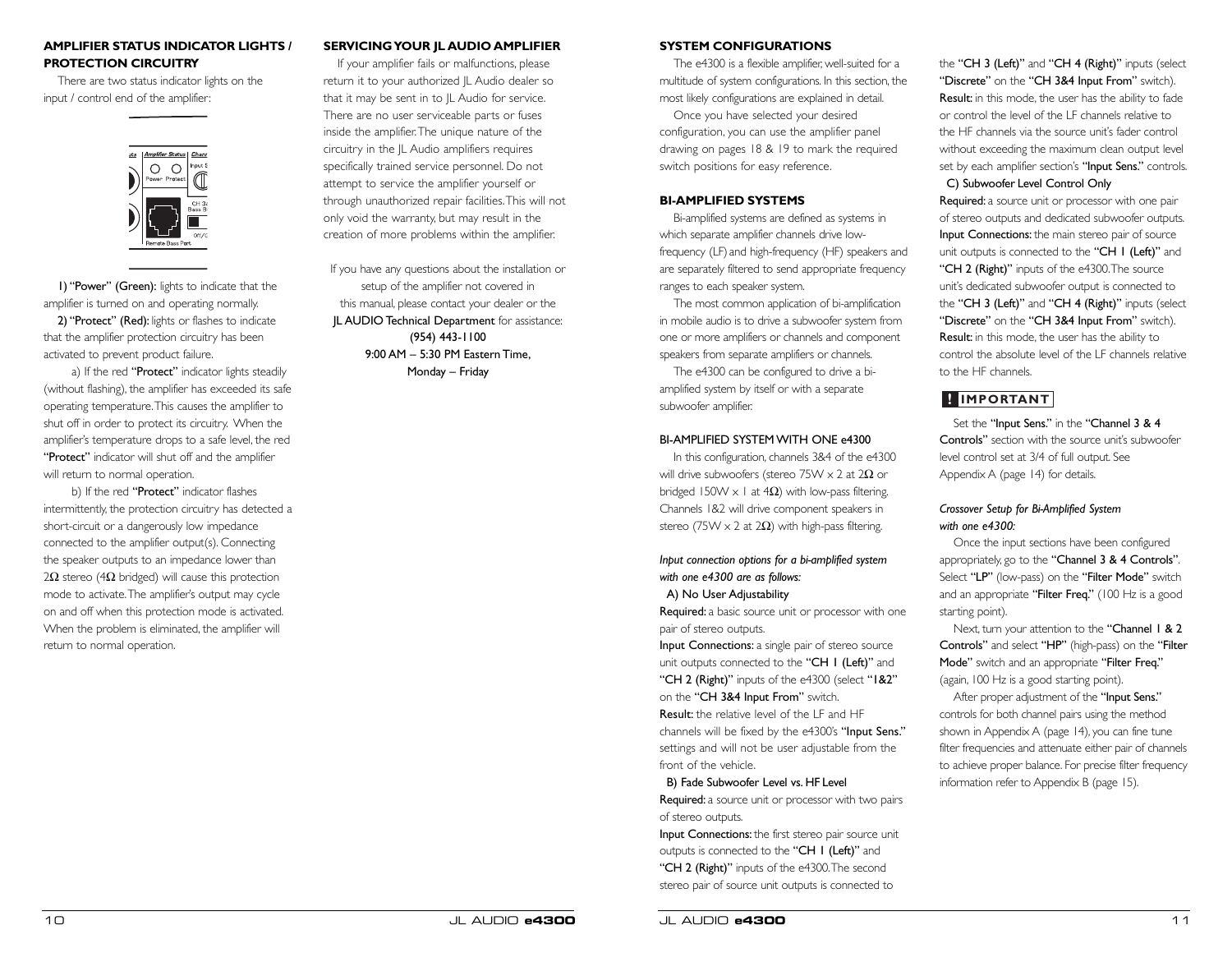## BI-AMPLIFIED SYSTEM WITH ONE e4300 IN FOUR-CHANNEL MODE AND A SEPARATE SUBWOOFER AMPLIFIER

This configuration requires that the separate subwoofer amplifier has a built-in low-pass filter. All JLAudio amplifiers have this feature.

In this configuration, channels 1&2 of the e4300 will drive front component speakers (stereo 75W  $\times$ 2 at 2 $\Omega$ ) with high-pass filtering. Channels 3&4 will drive rear component speakers in stereo (75W x 2 at 2 $\Omega$ ), also with high-pass filtering.

The separate amplifier will drive the subwoofer system with low-pass filtering (100 Hz is a good starting point).

*Input connection options for a bi-amplified system with one e4300 and a separate subwoofer amplifier are as follows:*

#### A) No User Adjustability

Required: a basic source unit or processor with one pair of stereo outputs.

Input Connections: a single pair of stereo source unit outputs is connected to the "CH I (Left)" and "CH 2 (Right)" inputs of the e4300 (select "1&2" on the "CH 3&4 Input From" switch). Connect the subwoofer amplifier inputs to the preamp outputs of the e4300 (Select "1&2" on the "Pre-Outs Input From" switch. Alternatively, the e4300 can receive its input from the subwoofer amplifier's preamp output set to "full-range" mode.

Result: the relative level of the LF and front and rear HF channels will be fixed by the e4300's "Input Sens." settings (as well as the subwoofer amplifier's settings) and will not be user adjustable from the front of the vehicle.

B) Fade Subwoofer Level vs. HF Level

Required: a source unit or processor with front and rear pairs of stereo outputs.

Input Connections: one stereo pair of source unit outputs is connected to the "CH 1 (Left)" and "CH 2 (Right)" inputs of the e4300 (select "1&2" on the "CH 3&4 Input From" switch).The second stereo pair of source unit outputs is connected to the subwoofer amplifier inputs.

Result: with this option, the user has the ability to fade the level of the subwoofer amplifier's input relative to the HF channels, but cannot control front-to-rear fading of the HF channels.The relative

level of the front and rear HF channels will be fixed by the e4300's "Input Sens." settings and will not be user adjustable from the front of the vehicle.

## C) Subwoofer Level Control Only

Required: a source unit or processor with left, right and dedicated subwoofer outputs.

Input Connections: The main stereo pair of source unit outputs is connected to the "CH I (Left)" and "CH 2 (Right)" inputs of the e4300 (select "1&2" on the "CH 3&4 Input From" switch).The source unit's dedicated subwoofer output is connected to the subwoofer amplifier inputs.

Result: with this option, the user has the ability to control the absolute level of the subwoofer channel relative to the HF channels, but cannot fade the front and rear HF channels relative to each other.

## **! IMPORTANT**

Set the subwoofer amplifier's "Input Sens." with the source unit's subwoofer level control set at 3/4 of full output.

## D) Front to Rear HF Fading and Subwoofer Level Control

Required: a source unit or processor with front and rear pairs of stereo outputs plus a dedicated subwoofer output.

Input Connections: one stereo pair of source unit outputs is connected to the "CH 1 (Left)" and "CH 2 (Right)" inputs of the e4300. The second stereo pair of source unit outputs is connected to the "CH 3 (Left)" and "CH 4 (Right)" inputs of the e4300 (select "Discrete" on the "CH 3&4 Input From" switch).The source unit's dedicated subwoofer output is connected to the subwoofer amplifier inputs.

Result: with this option, the user has the ability to fade the front and rear HF channels relative to each other and also has the ability to control the absolute level of the subwoofer channel relative to the HF channels.

## **! IMPORTANT**

Set the subwoofer amplifier's "Input Sens." with the source unit's subwoofer level control set at 3/4 of full output.

## *Crossover Setup for Bi-Amplified System with one e4300 and a separate subwoofer amplifier:*

Once the input and preamp output sections have been configured appropriately, go to the "Channel I & 2 Controls" and "Channel 3 & 4 Controls" You will set both control sections identically to start:

Select "HP" (high-pass) on the "Filter Mode" switch and an appropriate "Filter Freq." (100 Hz is a good starting point). (Remember to make these adjustments to both control sections.)

After proper adjustment of the e4300's "Input Sens." controls, and the subwoofer amplifier's input sensitivity controls, you can fine tune filter frequencies and attenuate either pair of channels to achieve proper balance. For proper adjustment of the "Input Sens." controls of the e4300 use the method shown in Appendix A (page 14). For precise filter frequency information for the e4300 refer to Appendix A (page 15). Refer to the subwoofer amplifier owner's manual for proper adjustments.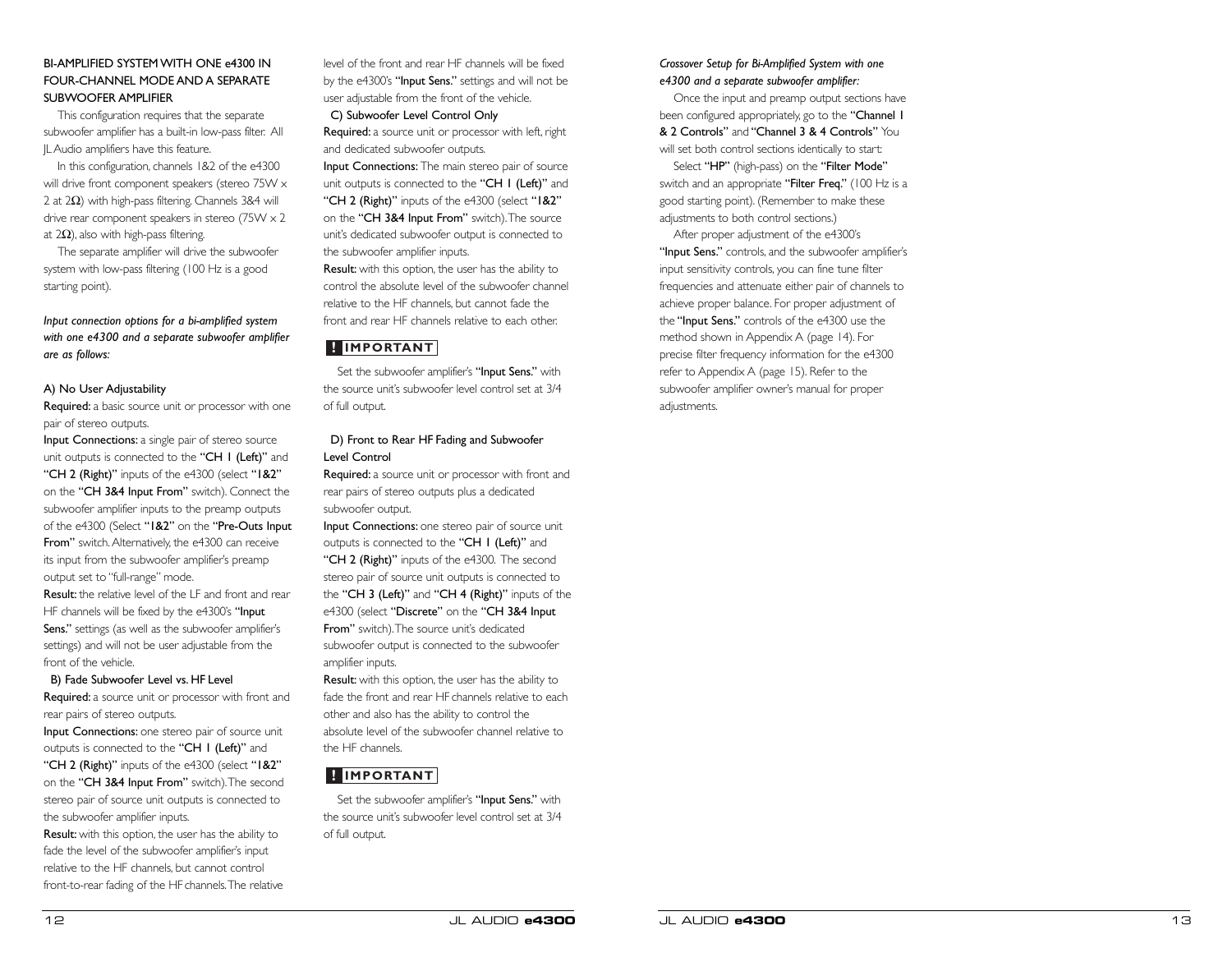## **APPENDIX A:** Input Sensitivity Level Setting

Following the directions below will allow the installer to adjust the input sensitivity of each amplifier channel pair simply and easily in just a few minutes using equipment which is commonly available in installation bays.

## Necessary Equipment

- Digital AC Voltmeter
- CD with a sine-wave test tone recorded at 0 dB reference level in the frequency range to be amplified for that set of channels (50 Hz for subwoofer channels, 1 kHz for a midrange application). Do not use attenuated test tones (-10 dB, -20 dB, etc.).

## The Nine-Step Procedure

1) Disconnect the speaker(s) from the amplifier's speaker output connectors.

2) Turn off all processing (bass/treble, loudness, EQ, etc.) on the source unit, processors (if used) and amplifier. Set fader control to center position and subwoofer level control to 3/4 of maximum (if used to feed the e4300).

3) Turn the "Input Sens." control all the way down.

4) Set the source unit volume to 3/4 of full volume. This will allow for reasonable gain overlap with moderate clipping at full volume.

5) Using the chart on this page, determine the target voltage for input sensitivity adjustment according to the nominal impedance of the speaker system connected to the amplifier outputs.

6)Verify that you have disconnected the speakers before proceeding. Play a track with an appropriate sine wave (within the frequency range to be amplified by the e4300) at 3/4 source unit volume.

7) Connect the AC voltmeter to the speaker output connectors of the amplifier. If the channel pair is operating in stereo, it is only necessary to measure one channel. If bridged, make sure you test the voltage at the correct connectors (L+ and R–).

8) Increase the "Input Sens." control until the target voltage is observed with the voltmeter.

9) Once you have adjusted the e4300 to its maximum low-distortion output level, reconnect the speaker(s). The "Input Sens." controls can now be adjusted downward if the amplifier requires attenuation to achieve the desired system balance.

Do not increase any "Input Sens." setting for any amplifier channel or channel pair in the system beyond the maximum level established during this procedure. Doing so will result in audible distortion and possible speaker damage. It will be necessary to re-adjust the

"Input Sens." for the affected channels if any equalizer boost is activated after setting the "Input Sens." with this procedure. This applies to any EQ boost circuit, including source unit tone controls or EQ circuits. EQ cuts will not require **IMPORTANT**<br>Do not increase any<br>amy amplifier channel c<br>beyond the maximum<br>procedure. Doing so v<br>distortion and possible<br>It will be necessary<br>"Input Sens." for the a<br>equalizer boost is active."<br>"Input Sens." with this<br>any

| Nom.           | <b>Target AC Voltage</b> |                 |  |
|----------------|--------------------------|-----------------|--|
| Impedance      | <b>Stereo</b>            | <b>Bridged</b>  |  |
| 8Ω             | 13.4V                    | 26.8 V          |  |
| $6\Omega$      | 13.4V                    | 25.6 V          |  |
| $4\Omega$      | 13.4V                    | 24.6 V          |  |
| $3\Omega$      | 12.8V                    | not recommended |  |
| 2 <sub>O</sub> | 12.3V                    | not recommended |  |

## **APPENDIX B:**

Precise Frequency Selection Chart

| <b>Detent</b>  | "FILTER FREO" AMP FILTER<br>Panel     | <b>Actual</b>       |
|----------------|---------------------------------------|---------------------|
| Number         | Marking<br>Full counter-clockwise: 53 | Freq.               |
| $\Omega$       |                                       |                     |
| 02             | $\ldots \ldots$ "50"                  | . 53                |
|                |                                       |                     |
| 03             |                                       |                     |
| 04             |                                       |                     |
| 0 <sub>5</sub> |                                       |                     |
| 06             |                                       |                     |
| 07             |                                       |                     |
| 08             | $\ldots \ldots \ldots$ "55"           | . 56                |
| 09             |                                       |                     |
| $\overline{0}$ |                                       |                     |
| Н              |                                       |                     |
| $\overline{2}$ |                                       |                     |
| 13             |                                       |                     |
| 4              | . <b>"60"</b> 65                      |                     |
| 15             |                                       |                     |
| 16             |                                       |                     |
| 17             |                                       |                     |
| 18             |                                       |                     |
| 9              |                                       |                     |
| 20             | . "80" 81                             |                     |
| 21             |                                       |                     |
| 22             |                                       |                     |
| 23             |                                       |                     |
| 24             |                                       |                     |
| 25             |                                       |                     |
| 26             | . "120"                               | . 115               |
| 27             |                                       |                     |
| 28             |                                       |                     |
| 29             |                                       |                     |
| 30             |                                       |                     |
| 31             |                                       |                     |
| 32             | . "150"                               | . 177               |
| 33             |                                       |                     |
| 34             |                                       |                     |
| 35             |                                       |                     |
| 36             |                                       |                     |
| 37             |                                       |                     |
| 38             | . "200"                               | $\ldots \ldots 218$ |
| 39             |                                       |                     |
|                | ochwice:<br>гI,                       |                     |

**Full-clockwise: 225**

13.8" x 9.25" x 2.36" (350mm x 235mm x 60mm)

Due to ongoing product development, all specifications are subject to change without notice.

e4300 Specifications

### **GENERAL SPECIFICATIONS:**

Recommended Fuse Value: 40A Recommended Fuse Type: AGU or MaxiFuse™

### **INPUT SECTIONS:**

No. of Inputs: Two Stereo Pairs Input Type: Differential, noise-cancelling with RCA jack inputs (low-level) and multi-pin jack (high-level) Input Range: 200mV - 8V RMS

### **AMPLIFIER SECTION:**

Amplifier Topology: Class AB with patented Absolute Symmetry™ dual N-Channel MOSFET output design Power Supply: Unregulated MOSFET switching type Rated Power (Stereo): 45W RMS x 4 @ 4Ω (12.5V) 75W RMS x 4 @ 2Ω (12.5V) Rated Power (Bridged): 90W RMS x 2 @ 8Ω (12.5V) 150W RMS x 2 @ 4Ω (12.5V) THD at Rated Power: < 0.08% @ 4 ohms per channel (20 Hz - 20 kHz) Signal to Noise Ratio: >104 dB referred to rated power (A-weighted, 20 Hz-20 kHz noise bandwidth) Frequency Response: 10 Hz - 25 kHz (+0, -1dB) Damping Factor:  $>$  200 @ 4 $\Omega$  per ch./50 Hz,  $>$ 100 @ 2 $\Omega$  per ch. /50 Hz Slew Rate: ± 22V/µs

## **AMPLIFIER FILTER:**

Filter Type: State-variable, 12dB/octave Butterworth with continuously variable cutoff frequency selection from 50-200 Hz. Configurable as Low-Pass or High-Pass. Defeatable.

#### **PREAMP OUTPUT:**

**DIMENSIONS (LxWxH):**

Pass-through type. Switch-selectable to pass signal from CH 1&2 inputs only or from all four inputs (summed).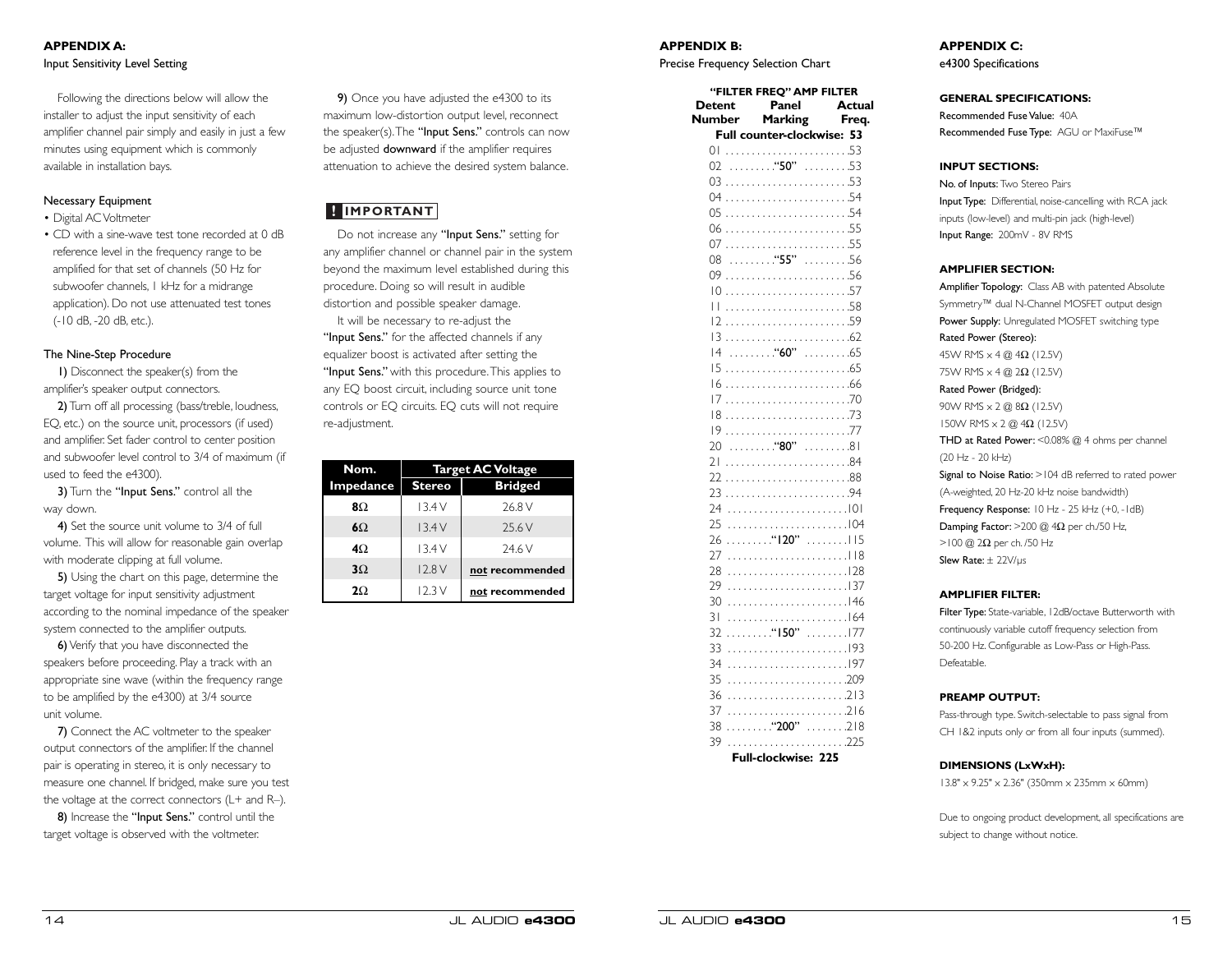#### **"MY AMPLIFIER DOESN'T TURN ON"**

- **Check** to make sure there is +12V at the "Remote" connection of the amplifier. In some cases, the turn-on lead from the source unit is insufficient to turn on multiple devices and the use of a relay is required. To test for this problem, jump the "+12V" wire to the "**Remote**" terminal to see if the amplifier turns on. If this does not work, proceed to the next step.
- **Check** the fuse, not just visually, but with a continuity meter. It is possible for a fuse to have poor internal connections that cannot be found by visual inspection. It is best to take the fuse out of the holder for testing. If no problem is found with the fuse, inspect the fuse-holder.

## **"I GET A DISTORTED / ATTENUATED SOUND COMING OUT OF THE SPEAKER(S)"**

- **Check** the speaker wires for a possible short, either between the positive and negative leads or between either speaker lead and the vehicle's chassis ground. If a short is present, you will experience distorted and/or attenuated output.The "Protect" light may also illuminate in this situation. It may be helpful to disconnect the speaker wires from the amplifier and use a different set of wires connected to a test speaker.
- **Check** the nominal load impedance to verify that each channel of the amplifier is driving a load equal to or greater than  $2\Omega$  (4 $\Omega$  bridged).
- **Check** the input signal and input signal cables to make sure signal is present at the "Amplifier Inputs" and the cables are not pinched or loose. It may be helpful to try a different set of cables and/or a different signal source to be sure.

## **"MY AMPLIFIER SHUTS OFF ONCE IN A WHILE, USUALLY AT HIGHER VOLUMES"**

**Check** your voltage source and grounding point.The power supply of the e4300 will operate with charging system voltages down to 8V. Shutdown problems at higher volume levels can occur when the charging system voltage drops below 8V.These dips can be of very short duration making them extremely difficult to detect with a common DC voltmeter.To ensure proper voltage, inspect all wiring and termination points. It may also be necessary to upgrade the ground wire connecting the battery to the vehicle's chassis and the power wire connecting the alternator to the battery. Many vehicles employ small (10 AWG - 6 AWG) wire to ground the battery to the vehicle's chassis and to connect the alternator to the battery.To prevent voltage drops, these wires should be upgraded to 4 AWG when installing amplifier systems with main fuse ratings above 60A. Grounding problems are the leading cause of mis-diagnosed amplifier failures.

## **"MY AMPLIFIER TURNS ON, BUT THERE IS NO OUTPUT"**

- **Check** the input signal using an AC voltmeter to measure the voltage from the source unit while an appropriate test tone is played through the source unit (disconnect the input cables from the amplifier prior to this test).The frequency used should be in the range that is to be amplified by the amplifier (example: 50 Hz for a sub bass application or 1 kHz for a full range / high-pass application). A steady, sufficient voltage (between 0.2 and 8.0-volts) should be present at the output of the signal cables.
- **Check** the output of the amplifier. Using the procedure explained in the previous check item (after plugging the input cables back into the amplifier) test for output at the speaker outputs of the amplifier. Unless you enjoy test tones at high levels, it is a good idea to remove the speaker wires from the amplifier while doing this. Turn the volume up approximately half way. 5V or more should be measured at the speaker outputs. This output level can vary greatly between amplifiers but it should not be in the millivolt range with the source unit at half volume. If you are reading sufficient voltage, check your speaker connections as explained below.
- **Check** to ensure that the speaker wires are making a good connection with the metal inside the terminal block. The speaker wire connectors are designed to accept up to 12 AWG wire. Make sure to strip the wire to allow for a sufficient connection with the metal inside the terminal block.

## **"MY AMPLIFIER'S OUTPUT FLUCTUATES WHEN I TAP ON IT OR HIT A BUMP"**

**Check** the connections to the amplifier. Make sure that the insulation for all wires has been stripped back far enough to allow a good contact area inside the terminal block. **Check** the input connectors to ensure that they all are making good contact with the input jacks on the amplifier.

## **"HOW DO I PROPERLY SET THE INPUT SENSITIVITY ON MY AMPLIFIER"**

**Please** refer to Appendix A (page 14) to set the input sensitivity for maximum, low-distortion output.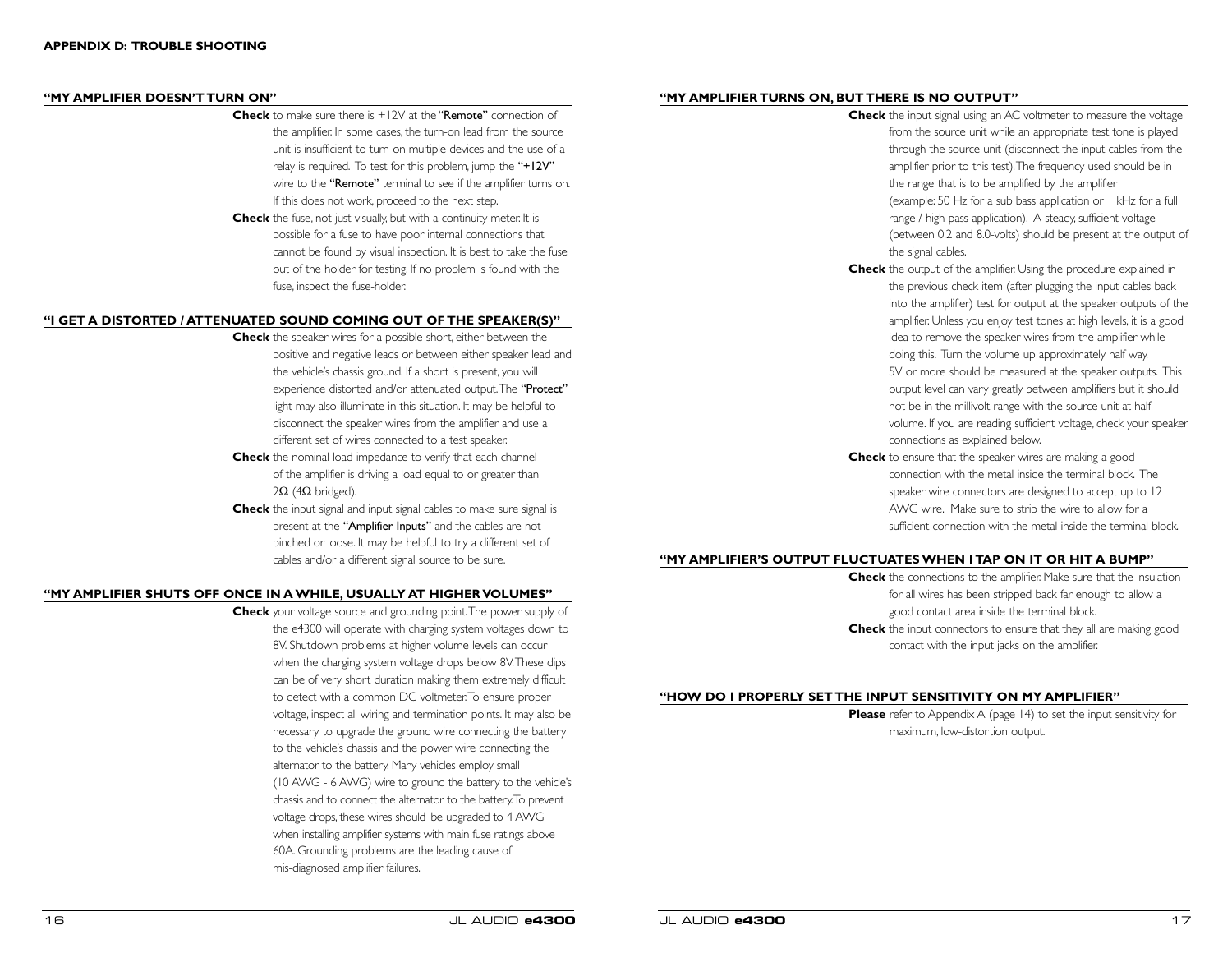## **INSTALLATION NOTES:**

Use this diagram to document your amplifier's switch and control positions.